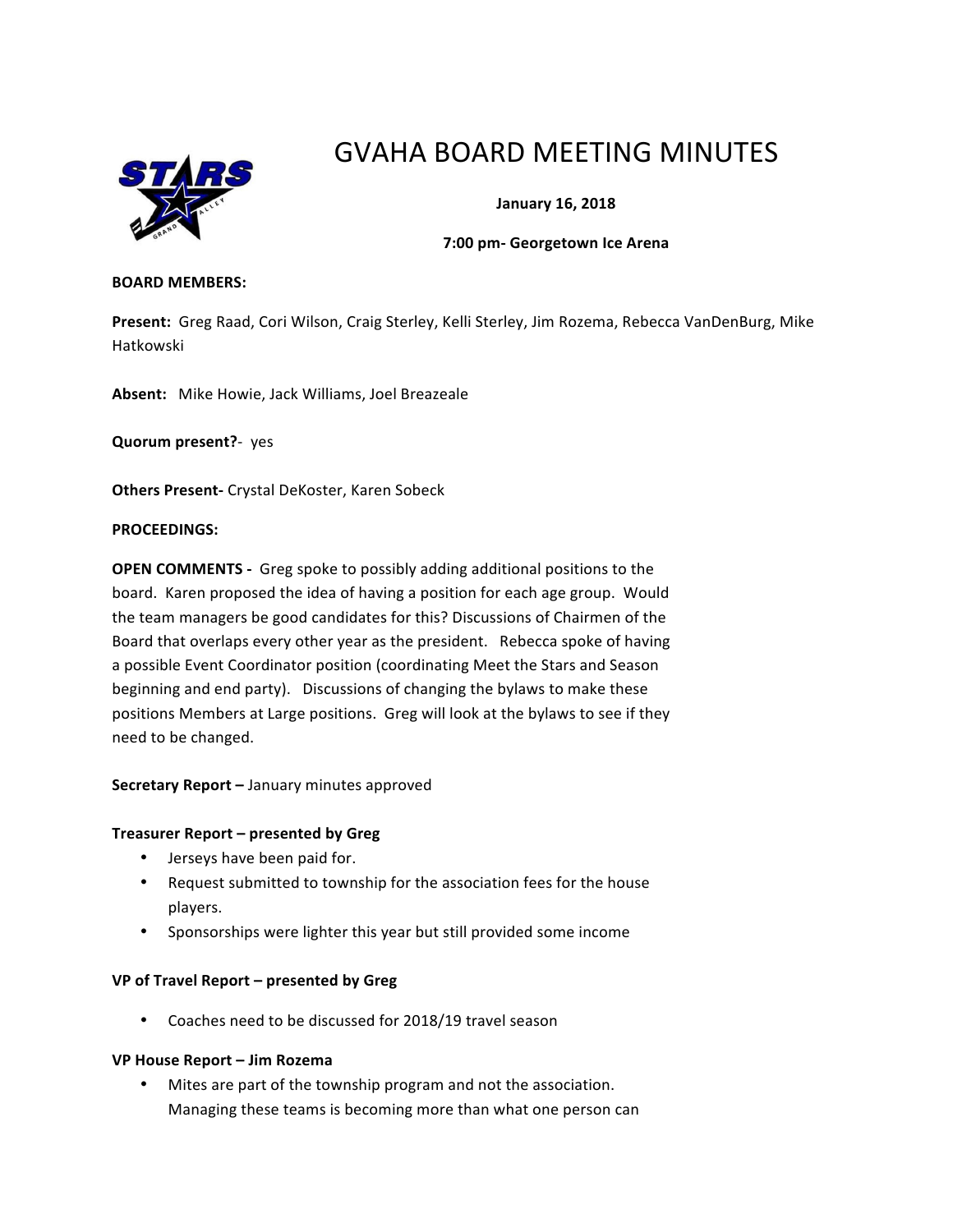accomplish. We need to look at the numbers next year to ensure that there are adequate numbers of managers.

- Concern that too many tournaments at this age will burn families out. Discussions on how to reduce this with D6 scheduler.
- Cross-Ice needs a representative to help with management duties also.
- Joel and Jack to discuss to cross-ice parents that have players moving up that they will travel less as a Squirt.
- Discussions of how to do a block of tickets for the Griffins so the teams can sit together. Now a coupon code is provided but they pick seats when they purchase them individually. Karen has not gotten the link for cross-ice yet and will ask the Griffins representative on what is a better process moving forward. Discussions of telling families to buy tickets in one section if they want to sit with their team.
- 12U has done there second round of evaluations.
- Greg and Jim presented potential player counts for next year and how many teams could possibly be fielded next year with current membership counts.
- Meet the Stars is 1/27. Jim asked for volunteers to assist.
- Discussions of what to do about delinquent house players if arrangements have not been agreed upon.

## **Hockey Director Report- Jack Williams/Joel Breazeale**

### **Fundraising Report – Kelli Sterley –**

- Email sent to Griffins about concessions
- Crystal DeKoster has sent early sponsorship information out for next year
- Crystal inquired as to if we can do the "Direct Your Dollar" at Family Fare. Rebecca has information that she will give to Kelli to research.

## **Communications Director Report – Rebecca VanDanBerg**

- Yearbook is completed
- Team pics are available now and will be put on the bulletin board
- We qualified for Google Ad grants as an organization. We have had 230 impressions in the last 30 days
- Emails will start ramping up with coaching announcements and end of the year festivities.
- Rebecca will include sponsorship information for next year in the next email